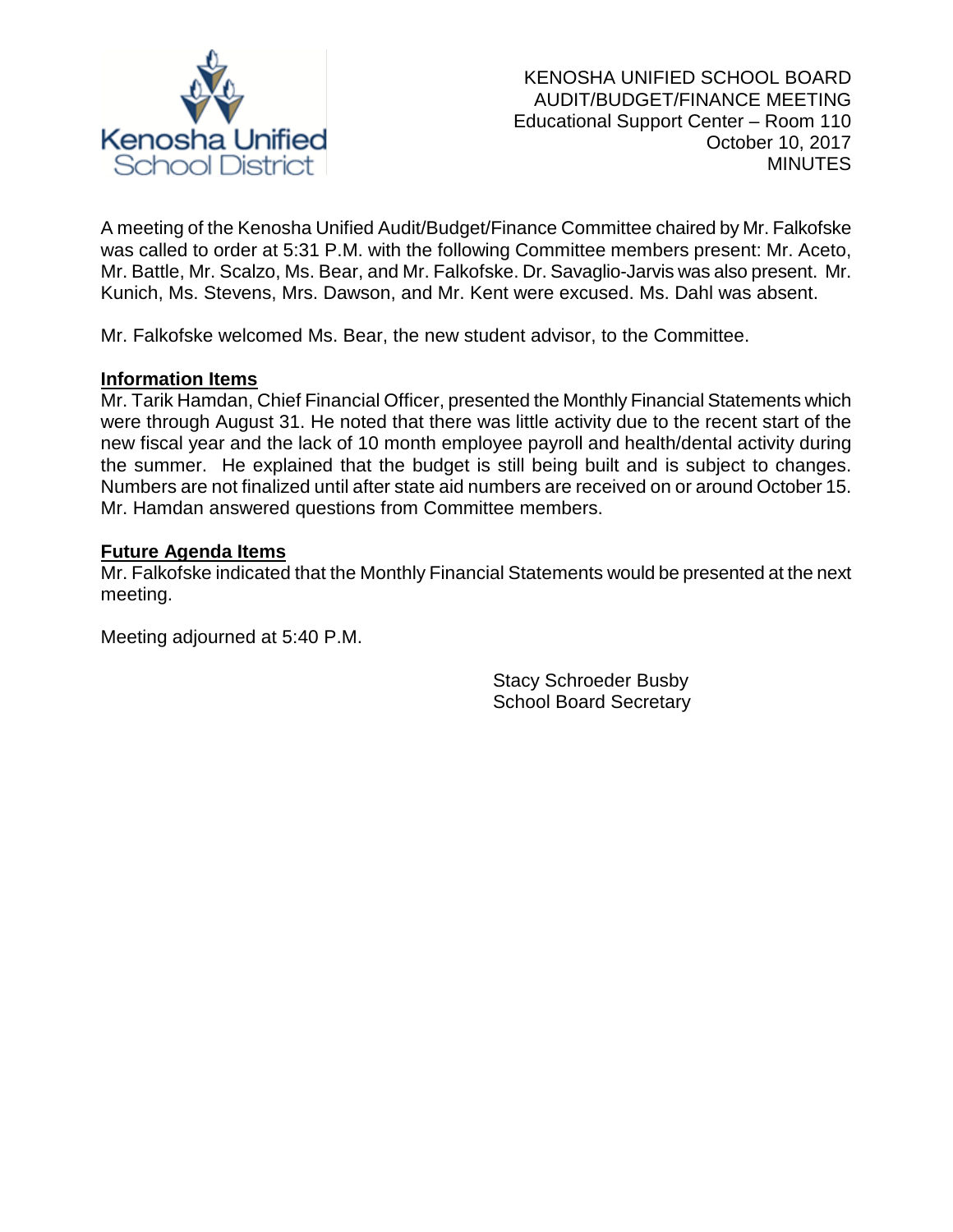

A joint meeting of the Kenosha Unified Audit/Budget/Finance and Personnel/Policy Committees chaired by Mr. Falkofske was called to order at 5:41 P.M. with the following Committee members present: Mr. Aceto, Mr. Battle, Mr. Scalzo, Ms. Bear, Mrs. Snyder, Ms. Marks, Mr. Moore, Mrs. Shane, Mr. Fellman, and Mr. Falkofske. Dr. Savaglio-Jarvis was also present. Mr. Kunich, Ms. Stevens, Mrs. Dawson, Mr. Kent and Mr. Wade were excused. Ms. Dahl, Ms. Morgan, Mr. Wojciechowicz and Mr. Gospodarek were absent.

#### **Information Items**

Mr. Kristopher Keckler, Chief Information Officer, gave an Official Third Friday Enrollment Report (School Year 2017-18) PowerPoint presentation which covered the following topics: overall enrollment trends number of births and KUSD Kindergarten enrollment (5 years), KUSD exits to area private schools, KUSD open enrollment (transfer in/out), student race/ethnicity trends, cohort average, change in enrollments and teacher FTE. Mr. Keckler answered questions from Committee members.

## **Future Agenda Items**

There were no noted future agenda items.

Meeting adjourned at 6:00 P.M.

Stacy Schroeder Busby School Board Secretary